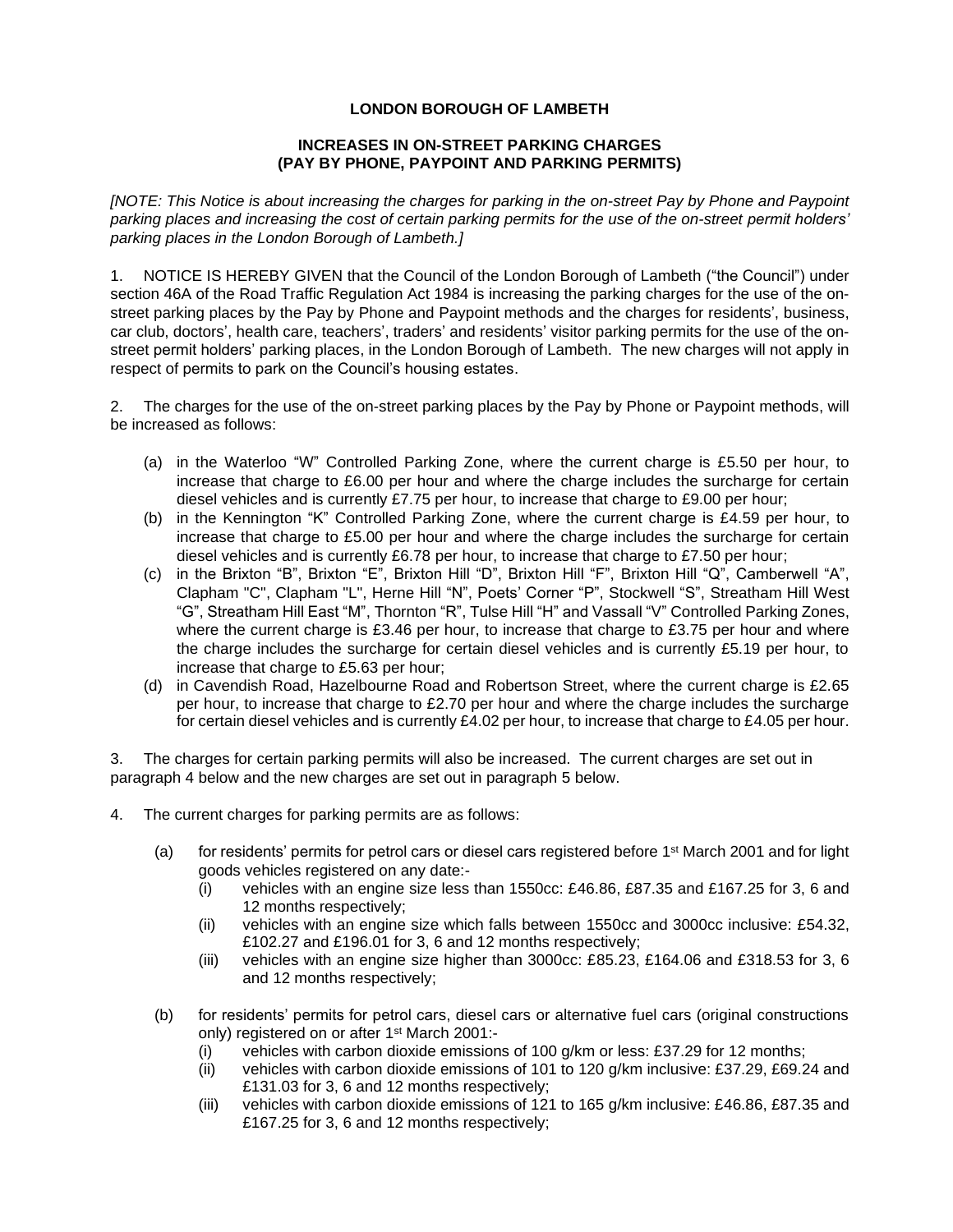- (iv) vehicles with carbon dioxide emissions of 166 to 185 g/km inclusive: £54.32, £102.27and £196.01 for 3, 6 and 12 months respectively;
- (v) vehicles with carbon dioxide emissions of 186 to 225 g/km inclusive: £71.37, £135.29 and £262.07 for 3, 6 and 12 months respectively; and
- (vi) vehicles with carbon dioxide emissions of 226 g/km and above: £85.23, £164.06 and £318.53 for 3, 6 and 12 months respectively;
- (c) for residents' permits for [motorcycles:-](https://motorcycles:-�20.22) £20.22, £29.83 and £50.06 for 3, 6 and 12 months respectively;
- (d) for business permits (single zone):- [£657.37](https://zone):-�657.37) for 12 months;
- (e) for business permits (all zones):- [£1,643.44](https://zones):-�1,643.44) for 12 months;
- (f) for standard car club [permits:-](https://permits:-�615.77)  $£615.77$  for 12 months;
- (g) for doctors' [permits:-](https://permits:-�447.45) £447.45 for 12 months;
- $(h)$  for health care [permits:-](https://permits:-�111.86) £111.86 for 12 months:
- (i) for teachers' [permits:-](https://permits:-�369.67) £369.67 for 12 months;
- (j) for traders' permits:- (i) £21.31 per day; or (ii) £101.21 for a book of five one-day permits;
- (k) for residents' visitor permits (vouchers):- (i) £5.58 per day; or (ii) £24.50 for a book of five oneday permits.
- 5. The new charges for the above parking permits will be as follows:-
	- (a) for residents' permits for petrol cars or diesel cars registered before  $1<sup>st</sup>$  March 2001 and for light goods vehicles registered on any date:-
		- (i) vehicles with an engine size less than 1550cc: £47.75, £89.00 and £170.25 for 3, 6 and 12 months respectively;
		- (ii) vehicles with an engine size which falls between 1550cc and 3000cc inclusive: £54.32, £102.27 and £196.01 for 3, 6 and 12 months respectively;
		- (iii) vehicles with an engine size higher than 3000cc: £86.75, £167.00 and £324.50 for 3, 6 and 12 months respectively;
	- (b) for residents' permits for petrol cars, diesel cars or alternative fuel cars (original constructions only) registered on or after 1<sup>st</sup> March 2001:-
		- (i) vehicles with carbon dioxide emissions of 100 g/km or less: £38.00 for 12 months;
		- (ii) vehicles with carbon dioxide emissions of 101 to 120 g/km inclusive: £38.00, £70.50 and £133.50 for 3, 6 and 12 months respectively;
		- (iii) vehicles with carbon dioxide emissions of 121 to 165 g/km inclusive: £47.75, £89.00 and £170.00 for 3, 6 and 12 months respectively;
		- (iv) vehicles with carbon dioxide emissions of 166 to 185 g/km inclusive: £55.30, £104.25and £199.75 for 3, 6 and 12 months respectively;
		- (v) vehicles with carbon dioxide emissions of 186 to 225 g/km inclusive: £73.00, £137.75 and £266.75 for 3, 6 and 12 months respectively; and
		- (vi) vehicles with carbon dioxide emissions of 226 g/km and above: £86.75, £167.00 and £324.50 for 3, 6 and 12 months respectively;

 *[Note: The new charges will not apply in relation to parking permits to park on the Council's housing estates.]* 

- permit for 3, 6 and 12 months respectively will be increased to £17.50, £24.50 and £40.75 for 3, (c) The diesel surcharge which is currently an additional £17.00, £24.00 and £40.00 per residents' 6 and 12 months respectively;
- (d) for residents' permits for [motorcycles:-](https://motorcycles:-�20.75) £20.75, £30.50 and £50.00 for 3, 6 and 12 months respectively;
- (e) for business permits (single zone):- [£683.00](https://zone):-�683.00) for 12 months and for ;
- (f) for business permits (all zones):- [£1,707.50](https://zones):-�1,707.50) for 12 months;
- (g) for standard car club [permits:-](https://permits:-�627.00) £627.00 for 12 months (there will be no increase in the charge for "flexible" car club permits);
- (h) for doctors' [permits:-](https://permits:-�456.00) £456.00 for 12 months;
- $(i)$  for health care [permits:-](https://permits:-�114.00) £114.00 for 12 months;
- (j) for teachers' [permits:-](https://permits:-�377.00) £377.00 for 12 months;
- (k) for traders' permits:- (i)  $£22.00$  per day; or (ii)  $£103.00$  for a book of five one-day permits;